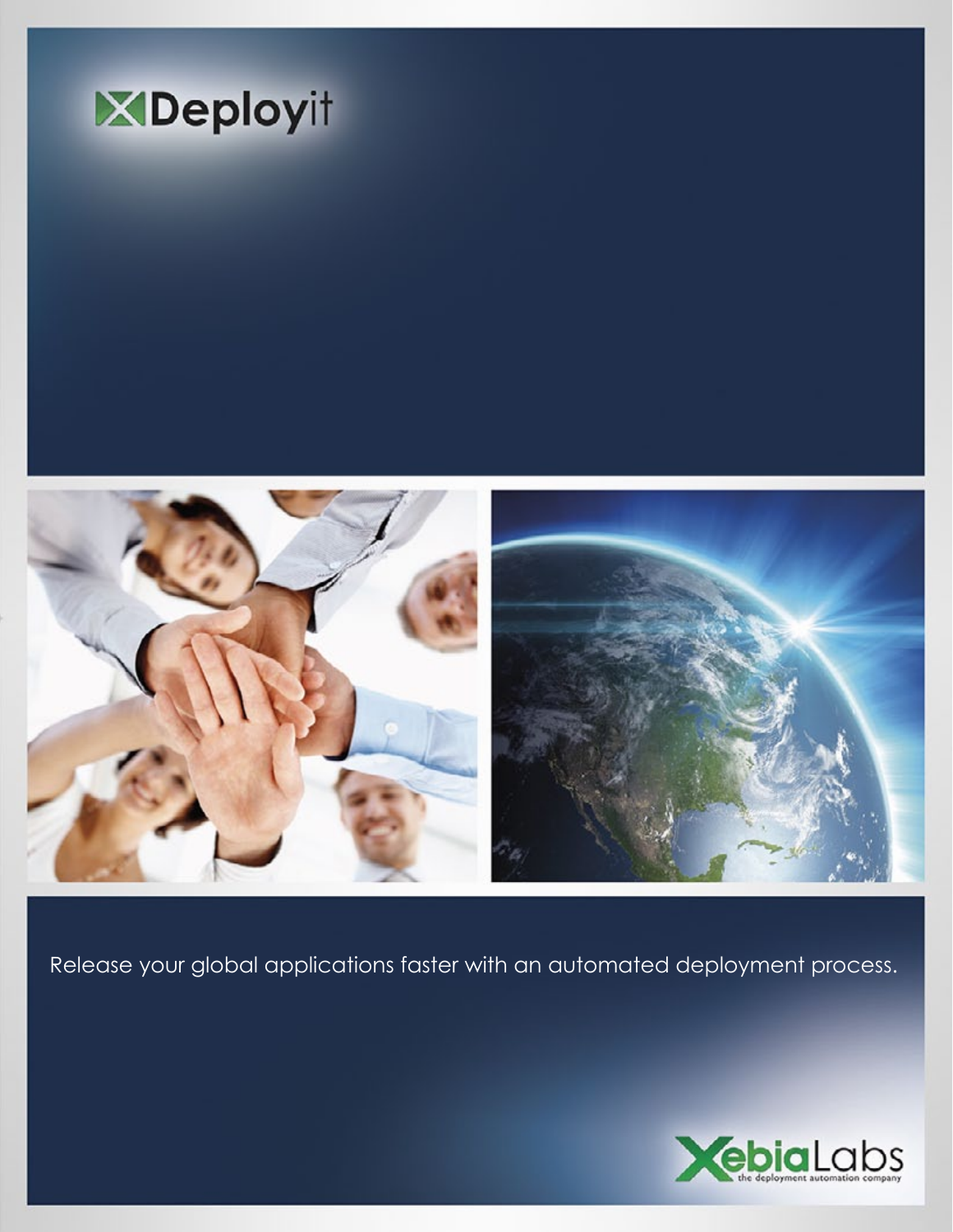

Deployit is an Enterprise-class application release automation platform that has proven to be the fastest and most reliable way to deliver applications to middleware and cloud environments.

Built specifically for heterogeneous environments, Deployit integrates with all major middleware tools (e.g. WebSphere, WebLogic, JBoss) and cloud platforms (e.g. Workload Deployer, VMware).

Deployit is powered by a unique algorithm-based feature that completely automates the deployment function (see F.1).



# **F.1**

The Unified Deployment Engine (UDE) is a patented deployment acceleration feature. The UDE engages an algorithm to calculate an optimal deployment plan that can be executed by middleware and hypervisor plugins, at the time of the deployment. With guidance from the UDE, middleware and cloud plugins can successfully generate accurate deployment procedures for each individual deployment.

The UDE feature removes the reliance on lengthy scripts and procedure manuals and enables the middleware and cloud plugins with error free deployment steps.

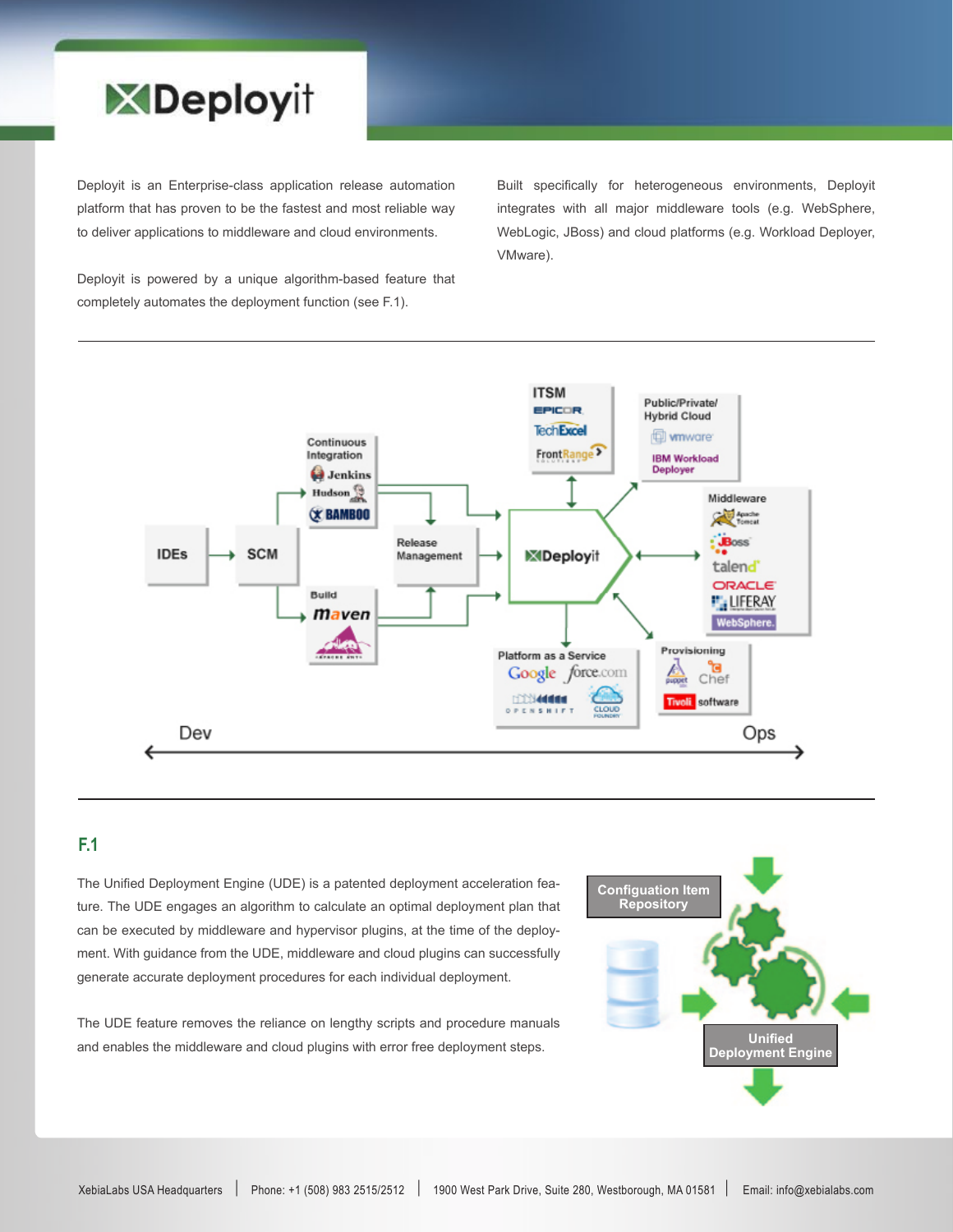

## **Reasons Deployit is Right for Your Organization**

#### **Accelerated Delivery Improves Time to Market**

Deployit guarantees the fastest delivery of applications to online environments. Leading enterprises are choosing Deployit's release automation tooling to optimize the delivery process of online applications and to, ultimately, enable faster Speed-to-Market for new applications and application upgrades.

### **An Optimized Deployment Process Reduces Operational Expenditure**

Deployit offers one platform for efficient deployment delivery and effective deployment management across multiple environments. The platform enhances the utilization of IT resources by reducing the complexity of the deployment process, significantly.

#### **A Comprehensive Deployment Console Improves End to End Delivery**

Deployit's robust, end to end, platform empowers release teams with a standardized deployment process. This creates a stronger alignment between development, operations, system administrators, etc.

#### **Role-based Security Enables a Secure and Compliant Deployment Lifecycle**

Deployit is equipped with role based security that ensures each user can track and trace deployment activity. Because Deployit stores and reports all deployment data, you can be sure that you are meeting compliance standards.

#### **A Plug and Play Deployment Platform Allows Unparalleled Enterprise Scale**

Deployit leverages out of the box plug and play middleware support, so you can deploy to any major middleware and cloud environment, easily.

#### **Intuitive Reporting Guarantees Insight into The Deployment Process**



Deployit has built in reporting that allows users and managers to have a bird eye view into the lifecycle of the deployment. This reporting offers a health check for deployments and the reports easily extend out to BI tooling.